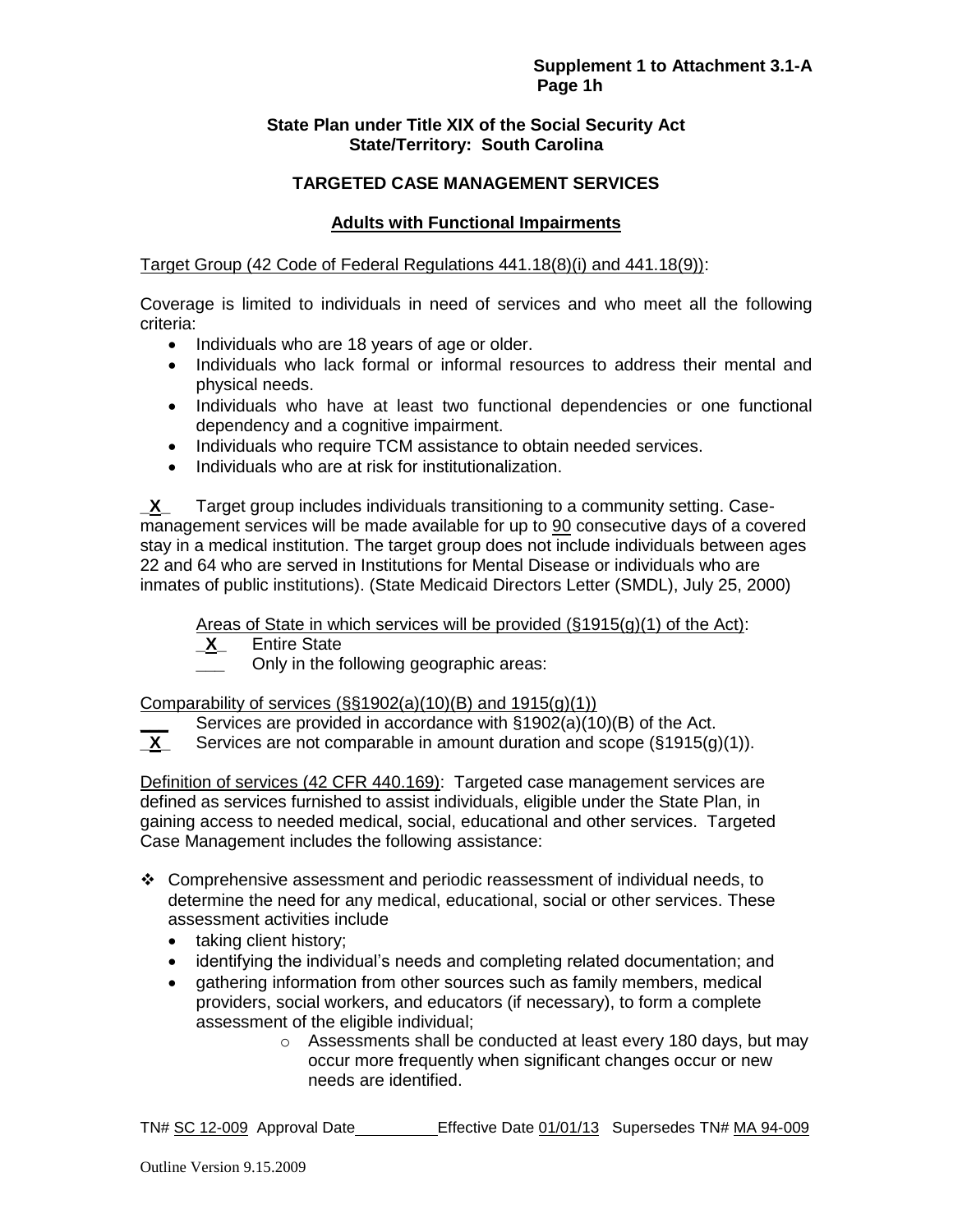# **State Plan under Title XIX of the Social Security Act State/Territory: South Carolina**

# **TARGETED CASE MANAGEMENT SERVICES**

# **Adults with Functional Impairments**

- $\div$  Development (and periodic revision) of a specific care plan that is based on the information collected through the assessment that
	- specifies the goals and actions to address the medical, social, educational, and other services needed by the individual;
	- includes activities such as ensuring the active participation of the eligible individual, and working with the individual (or the individual's authorized health care decision maker) and others to develop those goals; and
	- identifies a course of action to respond to the assessed needs of the eligible individual;
- Referral and related activities (such as scheduling appointments for the individual) to help the eligible individual obtain needed services including
	- activities that help link the individual with medical, social, educational providers, or other programs and services that are capable of providing needed services to address identified needs and achieve goals specified in the care plan; and
- ❖ Monitoring and follow-up activities:
	- activities and contacts that are necessary to ensure the care plan is implemented and adequately addresses the eligible individual's needs, and which may be with the individual, family members, service providers, or other entities or individuals and conducted as frequently as necessary, and including at least one annual monitoring, to determine whether the following conditions are met:
		- $\circ$  services are being furnished in accordance with the individual's care plan;
		- o services in the care plan are adequate; and
		- $\circ$  changes in the needs or status of the individual are reflected in the care plan. Monitoring and follow-up activities include making necessary adjustments in the care plan and service arrangements with providers. The following monitoring requirements must be performed and documented in the record as follows:
			- Face-to-Face with the eligible individual at least once every 180 days to ensure appropriateness of continued services.; and at least one visit in the individual's natural environment to ensure appropriateness of services; and
			- Face-to-face or telephone contact with eligible individual, family member, authorized representative, or provider at least every sixty (60) days to ensure appropriateness, utilization and continued need for services.

\_\_**X** Case management includes contacts with non-eligible individuals that are directly related to identifying the eligible individual's needs and care, for the purposes of helping

TN# SC 12-009 Approval Date Effective Date 01/01/13 Supersedes TN# New Page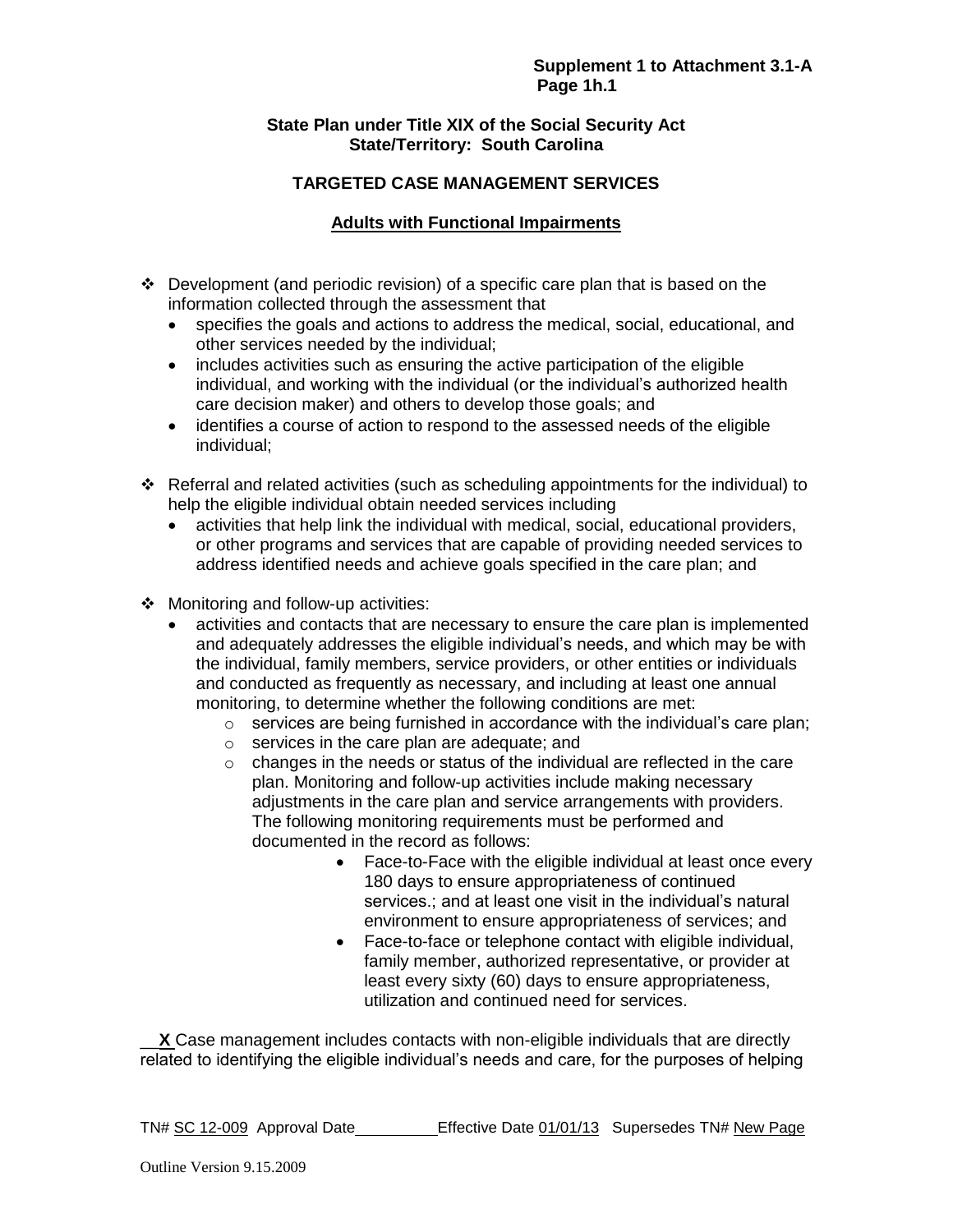### **State Plan under Title XIX of the Social Security Act State/Territory: South Carolina**

# **TARGETED CASE MANAGEMENT SERVICES**

# **Adults with Functional Impairments**

the eligible individual access services; identifying needs and supports to assist the eligible individual in obtaining services; providing case managers with useful feedback, and alerting case managers to changes in the eligible individual's needs. (42 CFR 440.169(e))

Qualifications of providers  $(42$  CFR  $441.18(a)(8)(v)$  and  $42$  CFR  $441.18(b)$ : TCM Provider Qualifications

The provider agency/entity must have:

- An established system to coordinate services for Medicaid eligible individuals who may be covered under another program which offers components of case management or coordination similar to TCM (i.e., Managed Care, Child Welfare Services, as well as State waiver programs.);
- Demonstrated programmatic and administrative experience in providing comprehensive case management services and the ability and capability to differentiate Targeted Case Management services to be provided to the target group;
- Staff with case management qualifications; and
- Established referral systems, demonstrated linkages, and referral ability with essential social and health service agencies;
- A minimum of three years providing comprehensive case management services to the target group;
- Demonstrated administrative capacity to ensure quality services in accordance with state and federal requirements;
- Complied with all State licensing and practice requirements, under Title 40 of the S.C. Code of Laws, that apply to the service;
- Demonstrated financial management capacity and system that provides documentation of services and costs in accordance with OMB A-87 principles;
- Established system to document and maintain individual case records in accordance with state and federal requirements;
- Demonstrated ability to meet state and federal requirements for documentation, billing and audits;
- Demonstrated ability to evaluate the effectiveness, accessibility, and quality of TCM services on a community-wide basis; and,
- Been recognized as a business or non-profit in good standing by local municipality or the State of South Carolina; and
- Ability to secure and store all records in-state or within 25 miles of the South Carolina Border.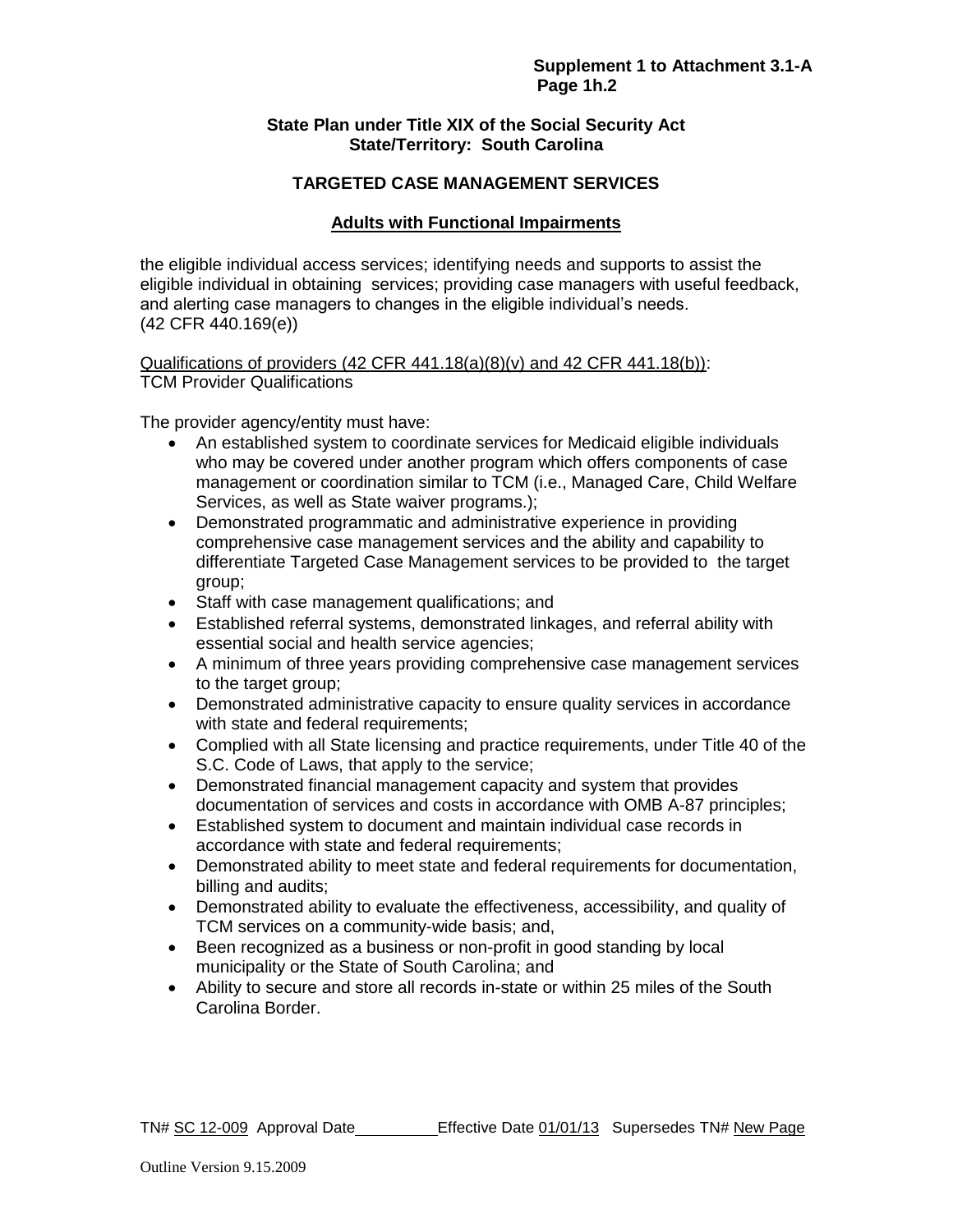# **State Plan under Title XIX of the Social Security Act State/Territory: South Carolina**

# **TARGETED CASE MANAGEMENT SERVICES**

# **Adults with Functional Impairments**

The Targeted Case Manager Supervisor Qualifications:

- Possess a Bachelor's degree in health or human Services from an accredited college or university and have two years of supervisory experience and two years of case management experience; and
- Be employed by the TCM Provider and not be on any State's or the Office of the Inspector General's Medicaid Exclusion List; and
- Be familiar with the resources for the service community.

The Targeted Case Manager must at a minimum:

- 1. Be employed by the TCM enrolled provider and not be on any State's or the Office of the Inspector General's Medicaid Exclusion List;
- 2. Possess baccalaureate or graduate degree from an accredited college or university in a health or human services field that promotes the physical, psychosocial, and/or vocational well-being of the individual being served and documentation of at least one year of experience working with the target population. The degree must be from an institution that is accredited by a nationally recognized educational accrediting body;
- 3. Have the ability to access multi-disciplinary staff when needed;
- 4. Have documented experience, skills, or training in:
	- a. Crisis Intervention;
	- b. Effective Communication; and,
	- c. Cultural diversity and competency.
- 5. Possess knowledge of community resources; and,
- 6. Possess a working knowledge of families and/or systems theory.

#### Freedom of choice (42 CFR 441.18(a)(1):

The State assures that the provision of case management services will not restrict an individual's free choice of providers in violation of section 1902(a)(23) of the Act.

- 1. Eligible individuals will have free choice of any qualified Medicaid provider within the specified geographic area identified in this plan.
- 2. Eligible individuals will have free choice of any qualified Medicaid providers of other medical care under the plan.

Freedom of Choice Exception  $(\S1915(q)(1)$  and 42 CFR 441.18(b)):

**\_\_\_\_** Target group consists of eligible individuals with developmental disabilities or with chronic mental illness. Providers are limited to qualified Medicaid providers of case management services capable of ensuring that individuals with developmental disabilities or with chronic mental illness receive needed services:

Access to Services (42 CFR 441.18(a)(2), 42 CFR 441.18(a)(3), 42 CFR 441.18(a)(6): The State assures the following:

TN# SC 12-009 Approval Date Effective Date 01/01/13 Supersedes TN# New Page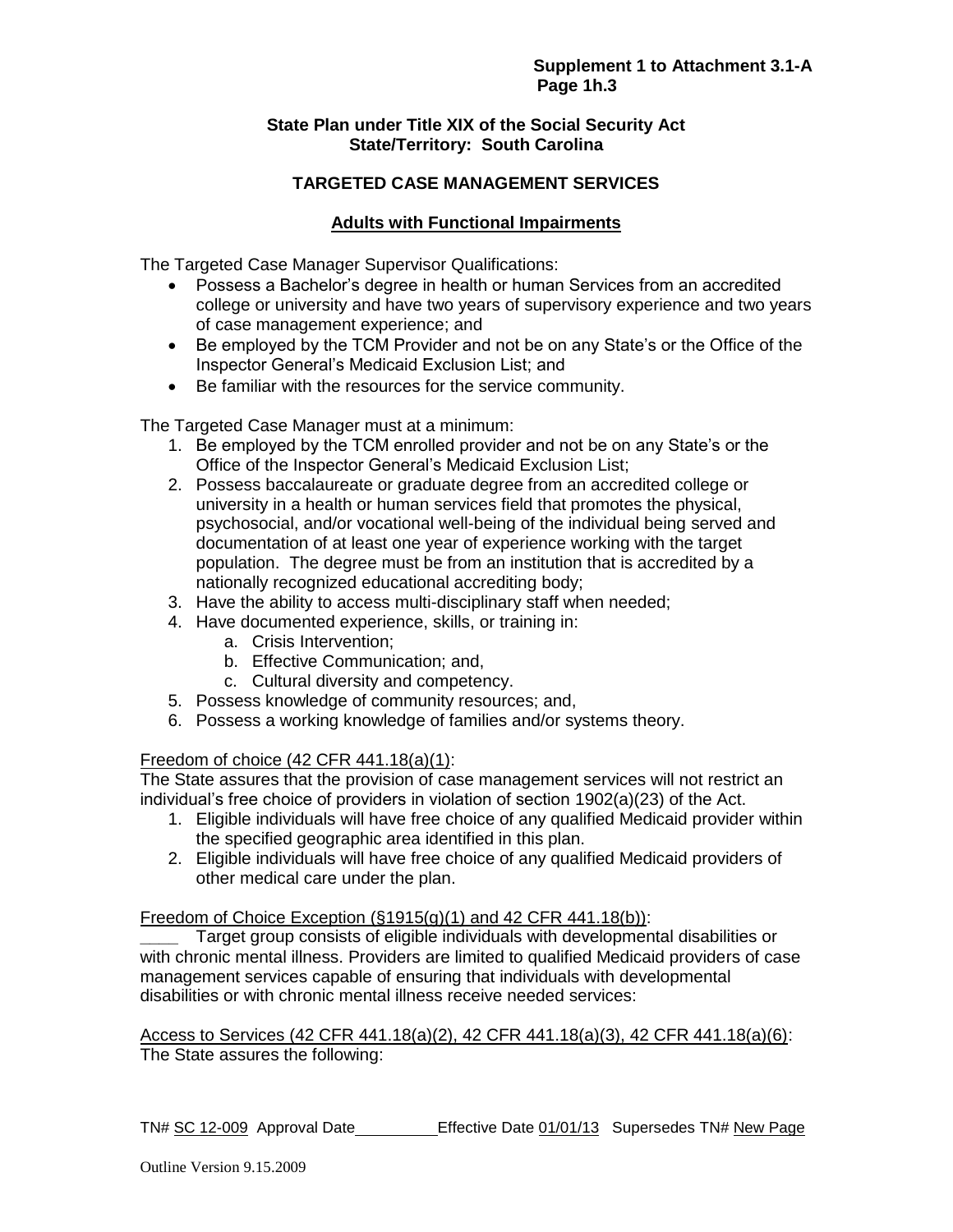# **State Plan under Title XIX of the Social Security Act State/Territory: South Carolina**

# **TARGETED CASE MANAGEMENT SERVICES**

# **Adults with Functional Impairments**

- Case management (including targeted case management) services will not be used to restrict an individual's access to other services under the plan.
- Individuals will not be compelled to receive case management services, condition receipt of case management (or targeted case management) services on the receipt of other Medicaid services, or condition receipt of other Medicaid services on receipt of case management (or targeted case management) services; and
- Providers of case management services do not exercise the agency's authority to authorize or deny the provision of other services under the plan.

#### Payment (42 CFR 441.18(a)(4)):

Payment for case management or targeted case management services under the plan does not duplicate payments made to public agencies or private entities under other program authorities for this same purpose**.** 

#### Case Records (42 CFR 441.18(a)(7)):

Providers maintain case records that document for all individuals receiving case management as follows: (i)The name of the individual; (ii) The dates of the case management services; (iii)The name of the provider agency (if relevant) and the person providing the case management service; (iv) The nature, content, units of the case management services received and whether goals specified in the care plan have been achieved; (v) Whether the individual has declined services in the care plan; (vi) The need for, and occurrences of, coordination with other case managers; (vii) A timeline for obtaining needed services; (viii) A timeline for reevaluation of the plan.

# Limitations:

Case management does not include, and Federal Financial Participation (FFP) is not available in expenditures for, services defined in §440.169 when the case management activities are an integral and inseparable component of another covered Medicaid service (State Medicaid Manual (SMM) 4302.F).

Case management does not include, and Federal Financial Participation (FFP) is not available in expenditures for, services defined in §440.169 when the case management activities constitute the direct delivery of underlying medical, educational, social, or other services to which an eligible individual has been referred, including for foster care programs, services such as, but not limited to, the following: research gathering and completion of documentation required by the foster care program; assessing adoption placements; recruiting or interviewing potential foster care parents; serving legal papers; home investigations; providing transportation; administering foster care subsidies; making placement arrangements. (42 CFR 441.18(c))